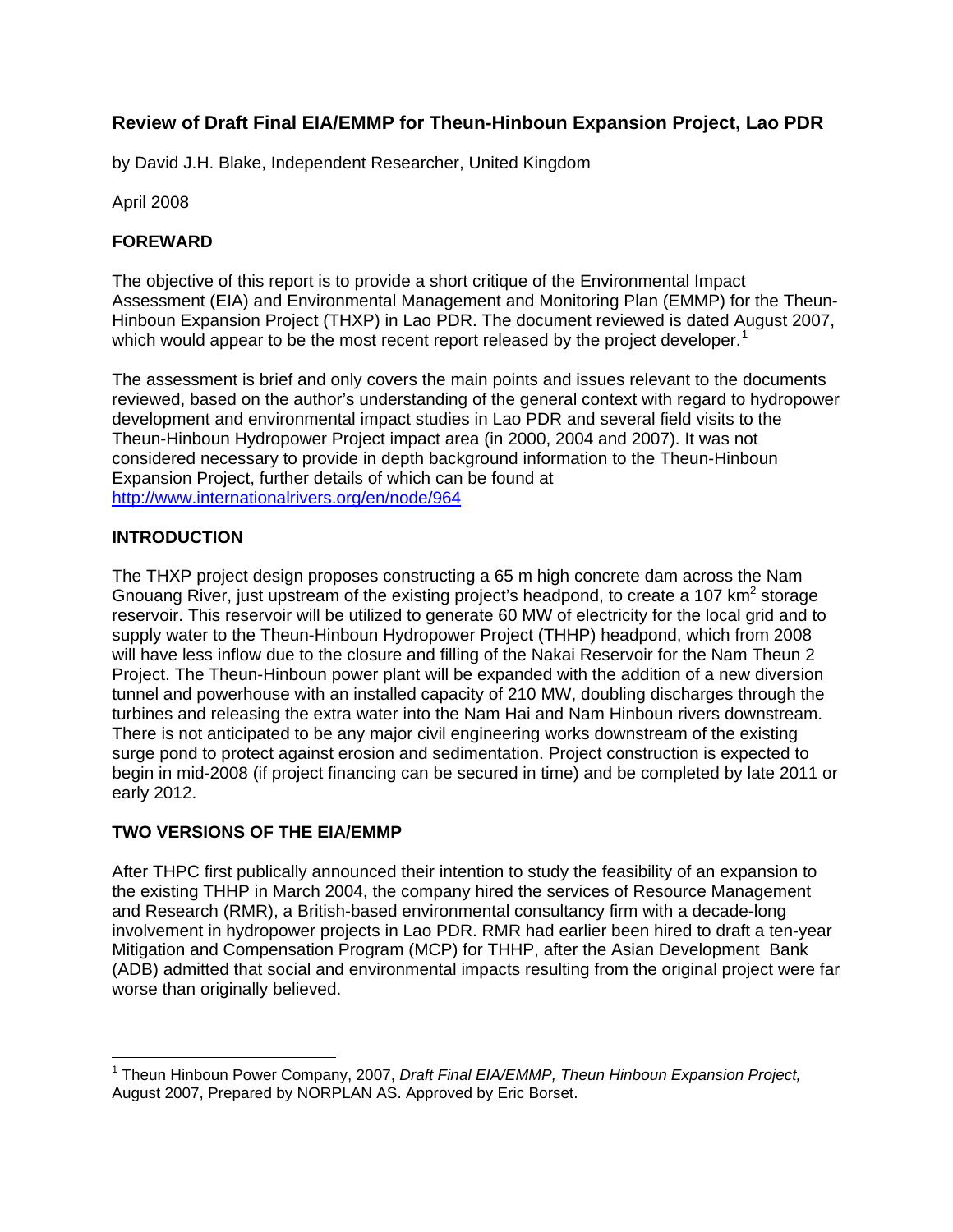In October 2006, before they had completed their report, the contract with RMR was terminated and a new company - Norplan AS – was hired in their place to complete the EIA. RMR's work submitted to that point was retained by THPC. Apparently, after that point RMR received no more communication from THPC, although it is understood that tensions had been running high between the two companies for some time. $2$ 

Norplan completed their draft final versions of the EIA/EMMP and Resettlement Action Plan (RAP) in August 2007. These reports were not publicly released until shortly before a hastily arranged "National Workshop" on THXP, held on 22 October 2007, attended by just THPC and their representatives and GoL officials. THPC later held another "public workshop" on November 29, 2007, which some representatives of civil society and external institutions attended. Norplan did not officially consult or collaborate with RMR in the compilation of the second EIA, and RMR have publicly sought to distance themselves from it<sup>[3](#page-1-1)</sup>.

According to the Norplan, "The original RMR reports are….written in a format, volume and level of detail that is incompatible with the prevailing Lao PDR EIA standards and requirements." This implies that the Norplan EIA and EMMP (which are actually written at a demonstrably lower level of detail and accuracy than the RMR reports) are considered by its author/s to be more "compatible" with Government of Lao PDR (GoL) standards (see p1-1). However, Norplan's report does not appear to comply with simple GoL requirements such as the need to take a nonincremental approach to impact description or analyzing alternatives. It is also notably inferior to an earlier EIA prepared by Norplan (1996) for the original THHP.

This paper briefly summarizes some of the more important issues raised by the EIA and EMMP and highlights where Norplan's views diverge from or contradict other expert opinion. It also takes a critical look at the process and methodology employed by the author/s in producing such a report.

## **FAILURE TO EXAMINE IMPACTS FROM EXISTING PROJECT**

The EIA states from the start (p. 1-1) that the report "is largely based on previous reports and documentation", and, "the main information source has been the Social Action and Environmental Management Plans produced by RMR." Other sources mentioned include SWECO Feasibility and Hydrology Studies and various "thematic reports addressing environmental issues in the THPX (sic) impact zones." Apart from a few other references (e.g. to a 1995 WCS report on wildlife), the Norplan EIA is lacking broad and representative references, both for the existing THHP and for other hydropower projects in Laos and other Lower Mekong Basin countries.

EIA reports are required by law in Laos for large hydropower development projects and are submitted to the executing agency – the Science, Technology and Environment Agency (STEA) – for review and approval. STEA issued national EIA regulations for electricity projects in 2001. In this EIA, there seems to have been several contraventions of the EIA regulations and a clear conflict of interest, as STEA national and provincial offices will be involved in plan implementation and monitoring of the EMMP.

<span id="page-1-0"></span> 2 RMR Director, Dr Murray Watson, made a public statement about the process of the THXP EIA reports and RMR's findings at a talk given at the Foreign Correspondents Club of Thailand, Bangkok, on 13 December, 2007. These are available at http://tinyurl.com/6o6ldq

<span id="page-1-1"></span><sup>&</sup>lt;sup>3</sup> Letter from Dr R.M. Watson to Norplan dated 11 December, 2007, available at :

http://rmruk.com/archive/index.php?option=com\_remository&Itemid=26&func=select&id=5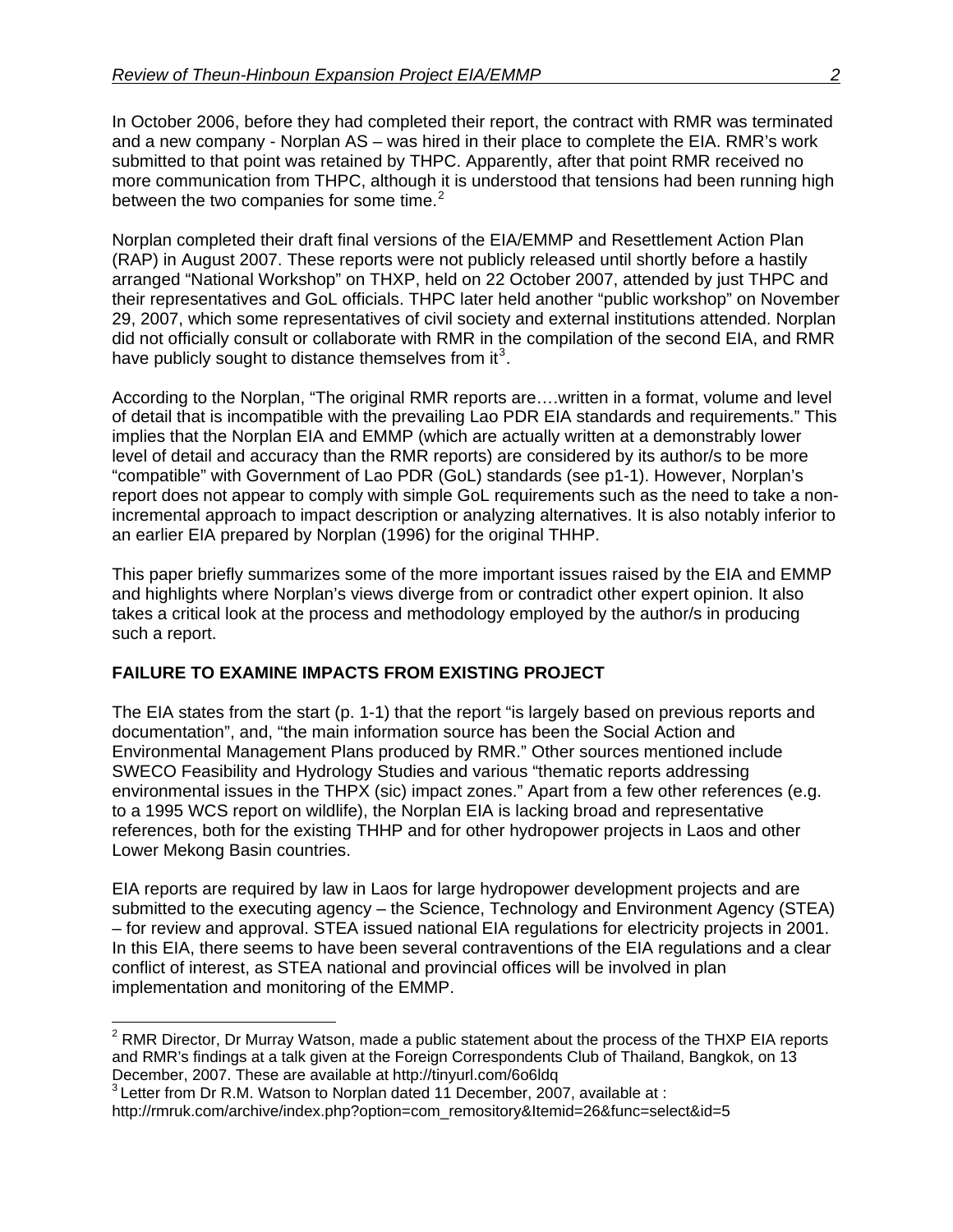The EIA is written using an assumption of "incrementality" of impacts. This is to say that when describing the impacts expected for the Expansion Project, Norplan takes as its unstated baseline the environmental situation pertaining at the present time, after 9 – 10 years of THHP operations. It assumes the current project has had a relatively low impact compared to others' assessments, and is very much at odds with the position of RMR's EIA, especially over the issues of hydrology and impacts of downstream erosion and sedimentation on the Nam Hai and Hinboun rivers. These issues are critical for gaining a comprehensive understanding of the ongoing and unmitigated impacts of THHP to date, yet it is clear that Norplan's approach and conclusions have ignored the empirical research generated by RMR on both issues.

At the same time as under-estimating the impacts from erosion and sedimentation on the downstream environment and livelihoods of approximately 30,000 people living in communities along the two rivers as far as the Mekong confluence, Norplan has used unsubstantiated hydrological data from a SWECO (2007) report to minimize the expected impacts of THXP on downstream flooding, according to RMR analysis<sup>[4](#page-2-0)</sup>. Table 4.3 (p.4-15) has used annual rainfall data that is higher than any recorded in previous studies or that measured at the THHP operator's village to calculate mean flow and flood data for the Nam Hai and Hinboun rivers, which then skews the picture unfairly in favor of the project's relative contribution to flows. The data collected over two years by RMR on hydrology, flooding, erosion, sedimentation and livelihood impacts is supported by empirical research and secondary data analysis to illustrate the role of THHP in aggravating floods and thus is more credible. RMR's long involvement with the project dating back to 1999 has allowed them to get unparalleled access to the impacted areas and build up a considerable database of environmental parameters. It also supports independent anecdotal observations of hydrological changes, such as those referred to in the FIVAS (2007) and Barney (2007) reports.

The TOR for RMR's EIA stated that the impacts of the existing and planned projects should be treated according to the "Principle of no Sub-Project Incrementality", which is a legal requirement under STEA regulations. This requires the EIA consultants to examine the impacts of project works in total, including, "previous, current and intended operations, with or without modifications, and the already executed mitigation and compensation works and those taking place and planned by THPC's Environmental Management Division (EMD)". Norplan, while not revealing its TOR, fails to examine existing impacts resulting from THHP to any degree of diligence or discuss the extent to which mitigation and compensation measures implemented have dealt with the impacts. This is a major deficiency of the EIA, which would appear to run contrary to STEA guidelines.

Examination of the Norplan EIA has uncovered significant discrepancies, factual errors, technical shortcomings, unwarranted generalizations, critical omissions of information, blatant biases, misrepresentations and unprofessional editing standards for an international consultancy company.

 $\overline{a}$ 

<span id="page-2-0"></span><sup>&</sup>lt;sup>4</sup> Comments by RMR on the Norplan EIA, are available in document archives at: http://tinyurl.com/3ckqwg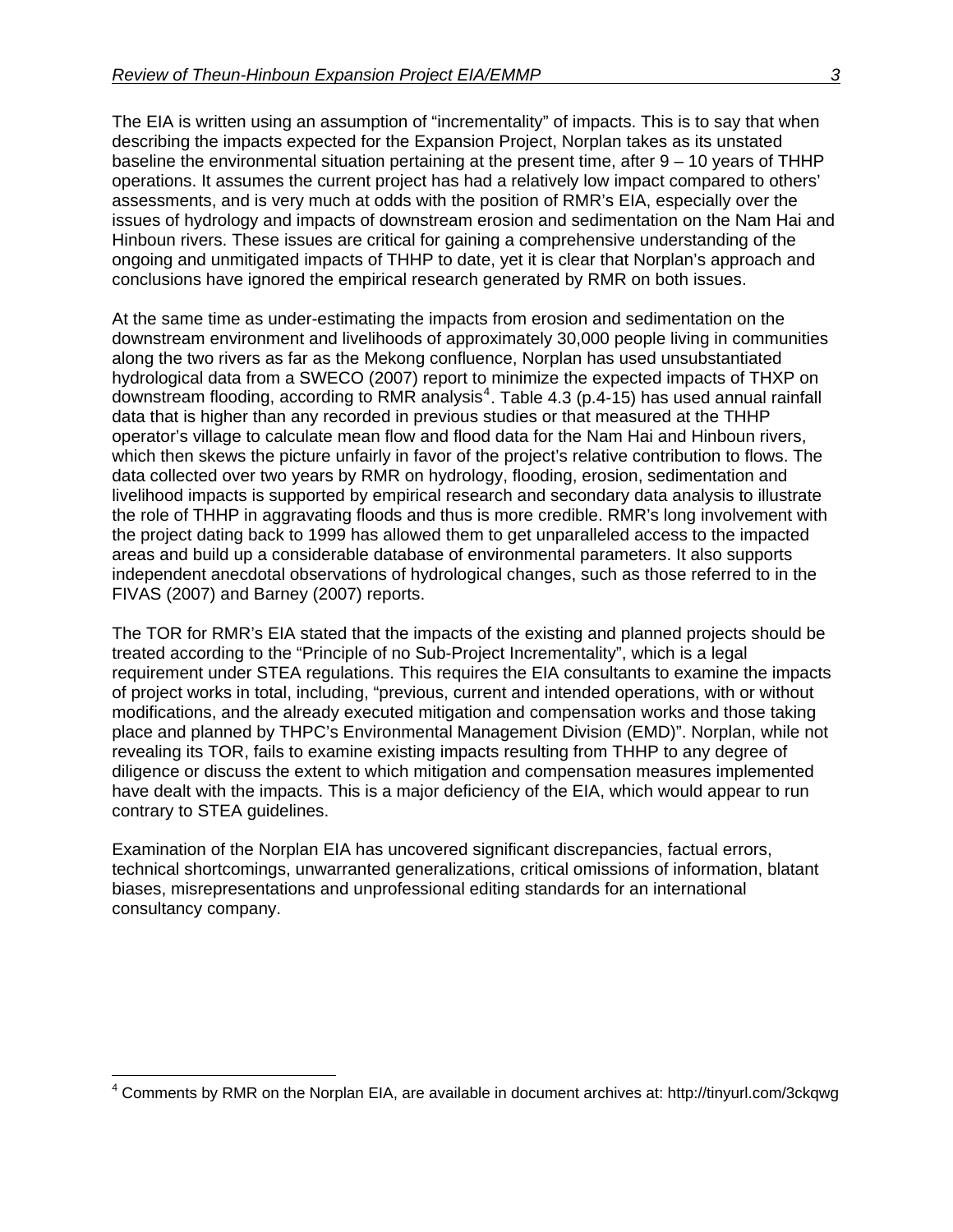## **MAJOR COMMENTS ON THE EIA**

Below are some of the major points of contention with the EIA by section, followed by a brief discussion highlighting some of the more serious weaknesses or contradictions inherent in the document. It should be stressed that there are many other issues or concerns raised within the EIA that space does not permit to be included, but are nevertheless a signal that the EIA contains serious flaws and misinformation.

#### **3 Project Description**

To contain possible **seepage** through porous limestone geology bordering the NG8 reservoir, the report proposes building a retaining dyke (Section 3.3.5) if necessary *after* reservoir flooding, but ignores an earlier Acres International feasibility report that stated the NG8 site was "too risky" and rejected it due to its potential for leakage. Later on, while acknowledging the potential for underground water movements (Section 4.7.5), the EIA fails to recommend a thorough and transparent geological and hydrological study that would determine the exact nature and extent of the risk of seepage occurring from the NG8 reservoir.

Regarding the **Tailrace Channel and Surge Pond** (Section 3.3.7) the report portrays a misleading picture about the efficacy of the existing flow regulation infrastructure below the powerhouse, which has failed to adequately mitigate the erosive power of the present variable discharges and even suggests that it can "accommodate" a doubling of flows under the Expansion without major modifications. In reality, the 3.5 km tailrace channel and "surge pond" (originally described as a "re-regulation pond") were far too small to fulfill their purpose and further live volume has since been lost through sedimentation, thus increasing the erosive power of downstream flow discharge. The reason they were not built to an adequate size to actually "re-regulate" flows appears solely to be cost saving by THPC.

#### **4 Physical Environment**

With regards to the **hydrology** of the Nam Hai/Nam Hinboun basin (section 4.7), the EIA bases its position on SWECO (2007) rainfall, run-off and annual flow data which are not supported by other empirical data and appear to be significant over-estimates, which thus tend to diminish the contribution of the project to the present flow regime, under existing and future scenarios. On the subject of flooding (Section 4.7.4) in the Nam Hai and Nam Hinboun valley, the EIA tends to be contradictory, closely following the official THPC line that the company's operations are a minor contributing factor to floods while also admitting in certain sections that the project has had impacts on flooding. The Norplan EIA fails to identify and take into account the critical role of sediment accumulation from increased erosion in the Nam Hai caused by THHP in reducing the capacity of the downstream river channel to carry floods, or overwhelming local evidence of aggravated flooding since project started.

With **water quality** (Section 4.8), the EIA gives selective (and rather narrow) data from earlier studies, but fails to provide an adequate spatial and temporal overview of the dynamics of the system, nor provide a real sense of how the water quality parameters have changed since implementation of the THHP. It also obfuscates and trivializes data concerning critical parameters for villagers' livelihoods, such as changes in suspended solid levels downstream in the Nam Hai and Hinboun since 1998, which should be prominently examined for cause and effect, given the period of time elapsed since the dam was commissioned.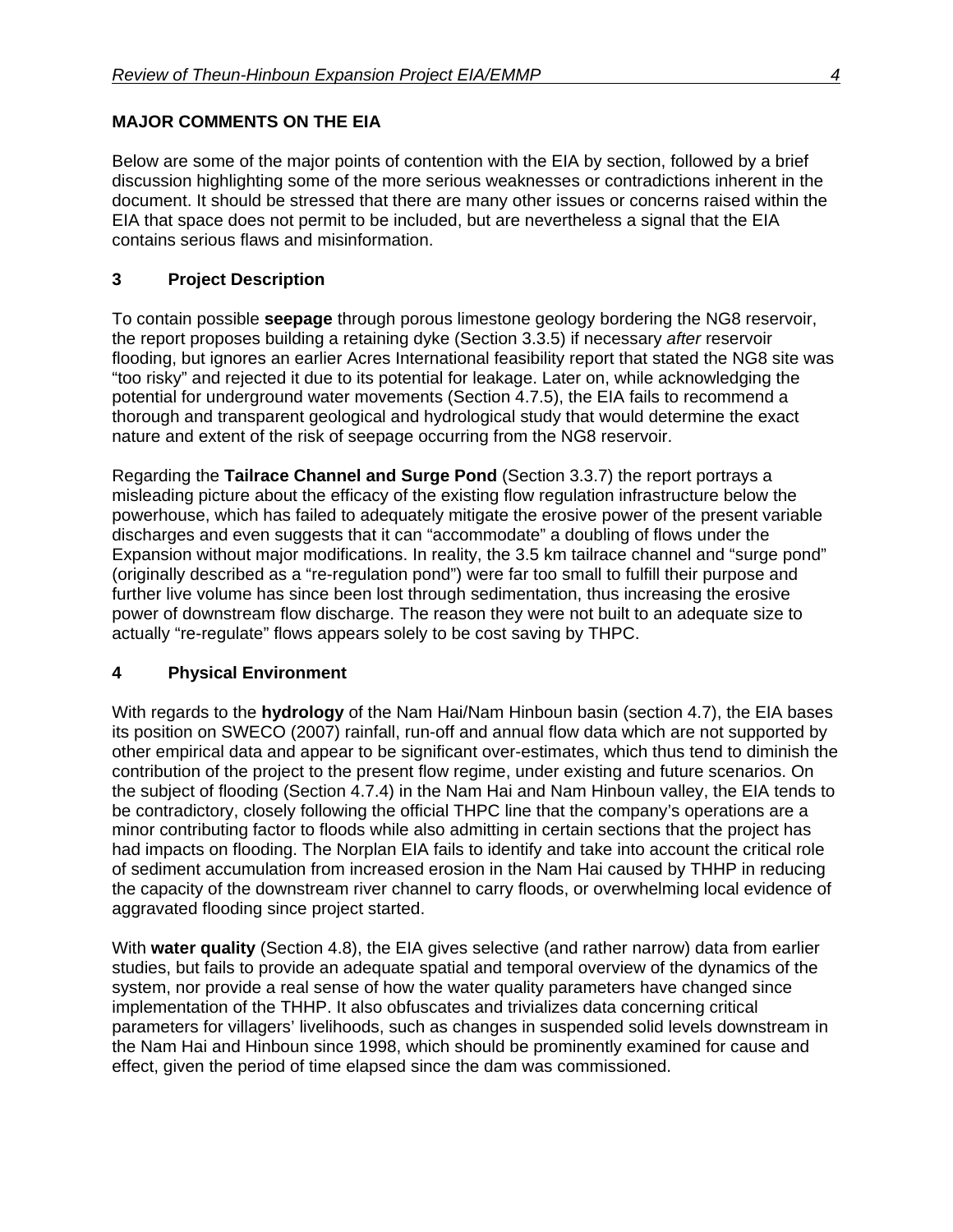#### **5 Biological Environment**

**Aquatic ecology** (Section 5.3) - this section paints simplistic, misleading and sometimes incorrect information about riverine habitats, river flows, aquatic biodiversity, fisheries, and fish migrations specific to the Nam Theun-Kading and Nam Hinboun river systems. It uses generalized descriptions that have been subjectively selected from an earlier fishery report by Schouten et al. (2004) and nothing original appears to have been added by the Norplan author/s. At the same time it ignores the findings of several important reports on fisheries and aquatic ecology of the area (e.g. Warren (1999) and RMR (2006)). Several of the sentences are nonsensical (e.g. "Migration between different aquatic habitats has often triggered flow conditions that change concentrations of suspended solids and water transparency") or unsubstantiated (e.g. "The fish species composition of Nam Gnouang upstream the Headpond does not seems (sic) to have been significantly changed by the THHP"). The report fails to adequately describe pre-THHP aquatic ecology or identify and explain the changes that have occurred post-THHP. The report also fails to examine any mitigation measures that were employed and their relative success or analyze threats to habitats and aquatic biodiversity or resource usage by local populations. The whole section is unprofessional and was clearly written by someone without specialized knowledge in this field.

#### **6 Project Impacts**

The Norplan EIA fails to use the "non-incrementality" principle in describing impacts arising from THHP and does not compare them against a "No-Project Case" or other viable alternatives, as is stipulated under GoL regulations.<sup>[5](#page-4-0)</sup>. The EIA should examine the continued impacts of THHP without an expansion, but taking into account external factors, and compare these against at least two other cases, one being the selected alternative and the other being a feasible alternative. Instead, the report mainly considers impacts of the NG8 reservoir and diversion on a stand-alone basis and assumes that no new compensation or mitigation measures are required for the on-going impacts from THHP, which is clearly an unacceptable stance (e.g. RMR, 2006; FIVAS, 2007). The language of the report is unnecessarily cautious in describing future environmental impacts, even when the impact is well known and documented after ten years of operations and observations by locals and outsiders. A case in point is describing the effect of NG8 reservoir flow alterations to the Nam Gnouang and tributaries as "potential backwater impacts", when these impacts are certain to occur. Elsewhere it downplays the complexity or severity of hydrological and geomorphological impacts that should be understood by now, given the length of time since THHP commissioning.

**Operational Water Quality Impacts** (Section 6.2.3) contains numerous factual inaccuracies and misinterpretations, while dealing with complex and often synergistic impacts on a rather superficial level. It seriously underestimates the risks related to poor water quality episodes during construction and subsequent operations in the new reservoir, especially in the early years of biomass decomposition. Based on quick comparisons with two other Lao reservoirs, the report predicts that oxygen deficient water will be found in water depths of over  $10 - 15$  m in the NG8 Reservoir at the end of the dry season, but it is "likely that the deepest parts of the reservoir will be constantly anoxic." Despite this, Norplan asserts that, "The permanent anoxic layer will, however, be found below the intake level of the NG8 power plant and thus not have

<span id="page-4-0"></span> $\overline{a}$ <sup>5</sup> Regulation on Implementing Environmental Assessment for Electricity Projects in Lao PDR, No 447, 20-11-2001.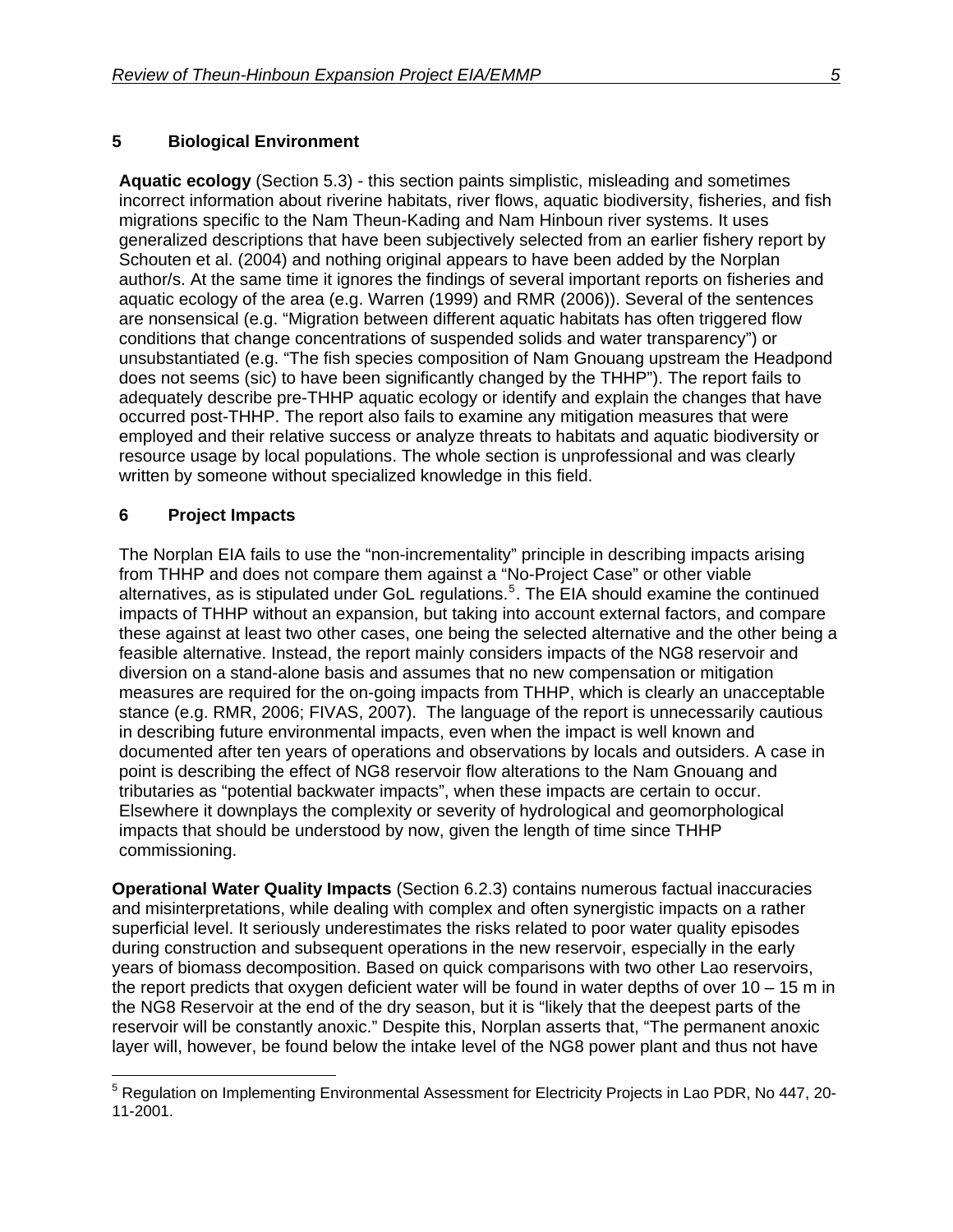an impact on downstream water quality." However, as the report fails to give technical details of the intake structure from the reservoir, there is little reassurance that sufficient attention has been devoted to avoiding this scenario or the consequences if it was to occur. Furthermore, the report goes on to contradict itself in several places by admitting that at certain periods of the year "the water released from the NG8 reservoir into the Headpond and further into the Power Plant will have a reduced content of dissolved oxygen."

In fact RMR, which devotes considerable attention to water quality issues in their EIA (Chapter 4), believes that there are "significant risks" of anoxic and poor quality water from the byproducts of decomposition (e.g. ammonia, hydrogen sulphide and methane) being released downstream from the NG8 reservoir into the headpond and beyond to the Nam Hai-Hinboun and Theun-Kading rivers systems. The risks will be significantly exacerbated by the reduction of flows into the THHP headpond following NT2 reservoir closure, scheduled for June 2008. The rejection or downplay of risks associated with anoxic water formation in the NG8 Reservoir and Nakai Reservoir are a matter of considerable concern, given the devastating impacts to aquatic life a downstream release could cause.<sup>[6](#page-5-0)</sup>

**Erosion and Soil Degradation** (Section 6.2.5) - Here again, Norplan seriously underestimates the potential impacts and risks arising from increased potential for erosion arising in the NG8 reservoir and downstream Nam Hai-Hinboun river zones, but instead employs a language of vagueness and uncertainty about impacts that is unwarranted. For example, regarding increased riverbank erosion along the Nam Hai from a doubled discharge, the nature of and consequences of the erosion and sedimentation downstream can be surmised from past experience, including rice crop damage from elevated turbidity, aggravated flooding, aquatic ecology decline, channel sedimentation, loss of deep pools, and loss of riverbank gardens and farmland. Similarly, while the EIA acknowledges an increased risk of landslides in "the upper narrow part of the reservoir", it fails to mention the increased likelihood of karst rock falls near the damsite creating a Seiche wave<sup>[7](#page-5-1)</sup> event, which RMR believes is a more serious risk to life and property. In fact, RMR states in comments on Section 6.2.6 that Norplan have underestimated the volume of limestone rock sections that might fall causing a Seiche wave by a factor of ten, without justification $8$ .

**Aquatic Ecology** (Section 6.3.3) and **Fish and Fish Production** (Section 6.3.4) – These sections are very brief and lack detail for such important topics related to a trans-basin diversion scheme where local livelihoods are highly dependent on living aquatic resources. Even the 1996 Norplan EIA was of a higher standard and contained more detail than this present EIA. It uses a narrow reference base (apparently based mainly on one report) and displays a poor understanding of aquatic ecosystem complexity to draw biased conclusions about the impacts of the existing THHP on fisheries, and projects this bias into the future, thus creating a false impression about the scale and nature of those impacts and how best to mitigate them. For example, the report states that with regards to the Nam Kading, "….the combined effects of NT2 and NG8 will not have any fundamental impact on the aquatic ecosystems downstream compared to the system with the existing regime based on a riparian release of  $5m^3/s$ 

<span id="page-5-0"></span> 6 Source: RMR (2007) "Summary of Comments on Microsoft Word – Draft Final EIA without Ex. Sum.doc" Available from: http://tinyurl.com/3ckqwg

<span id="page-5-1"></span> $<sup>7</sup>$  In simple terms, a seiche is a standard wave forming in an enclosed or partly enclosed body of water by</sup> strong winds, atmospheric pressure jumps, landslides or distant earthquakes. (source:

http://www.islandnet.com/~see/weather/almanac/arc2004/alm04jun.htm)

<span id="page-5-2"></span><sup>&</sup>lt;sup>8</sup> Source: RMR (2007) "Summary of Comments on Microsoft Word – Draft Final EIA without Ex. Sum.doc" Available from: http://tinyurl.com/3ckqwg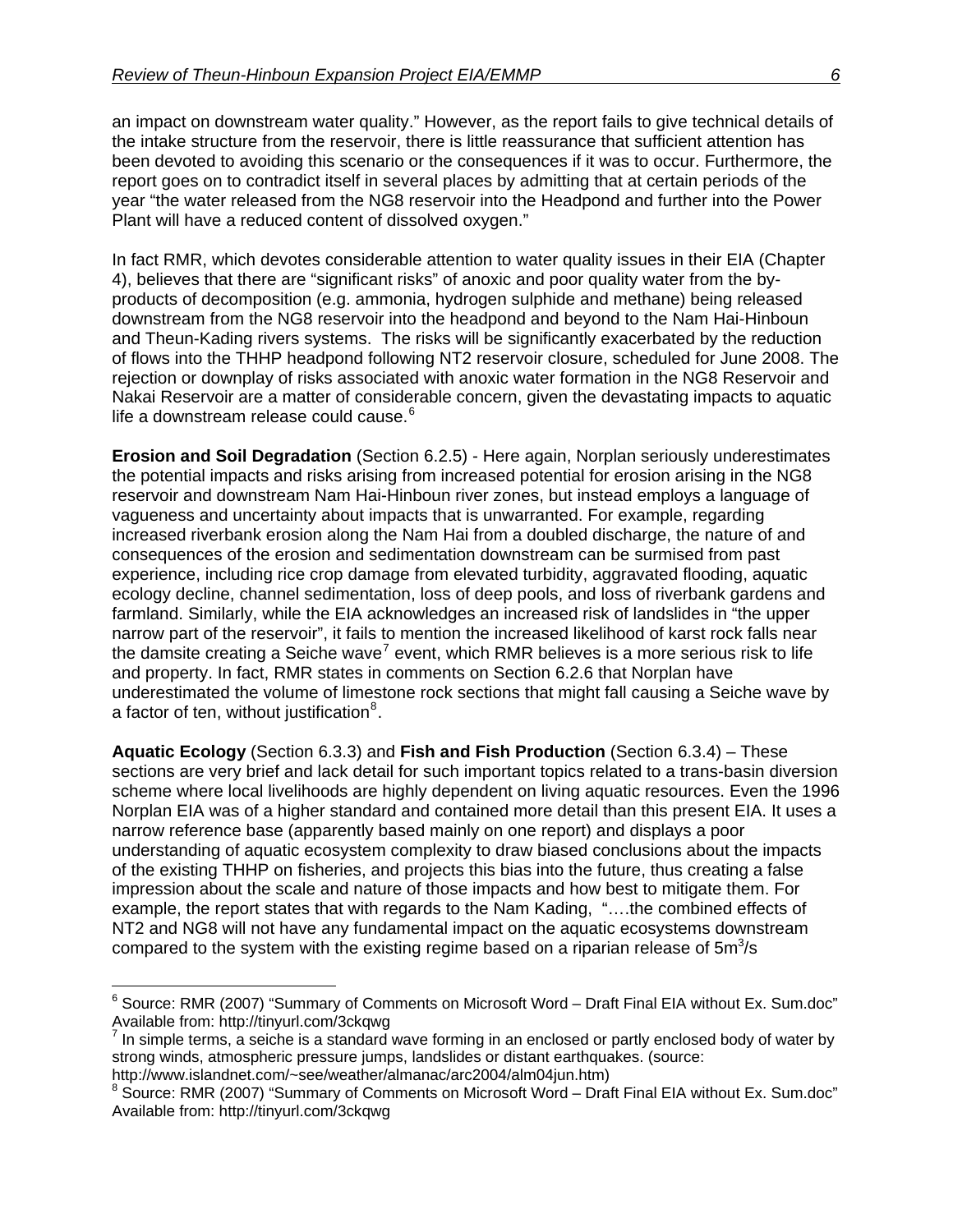throughout most of the year." This is patently a ludicrous statement, given that there will be an 87 % reduction in pre-project flows over the dam in August according to Norplan's own data (Fig 8.2) and the number of days a year when the minimum riparian release is the only flow passing down the Nam Kading for many kilometers will increase manifold. This will compromise aquatic biodiversity, production and fisheries potential greatly, irrespective of expected declines in water quality.

Similarly, the EIA portrays impacts on the Nam Hai – Hinboun aquatic ecosystem to be of little consequence, arguing that "as the value of these fisheries is already very low the incremental damage will mot (sic) likely be small." The reality is that for most villages along the Nam Hai and Nam Hinboun, although greatly damaged by the THHP, the river provides an invaluable source of animal protein for the majority of households and seasonal income for many. To suggest that a doubling of discharges with attendant water quality declines will create a small extra impact on "valueless" fisheries is both flawed and callous on the part of Norplan, considering the original impacts on aquatic-resources livelihoods from THHP remain uncompensated and unmitigated.

Overall, the aquatic ecology and fisheries sections go to quite some lengths to present serious negative impacts affecting thousands of households along hundreds of kilometers of river as being relatively minor impacts or even in some cases as positive impacts e.g. golden apple snail (an exotic rice pest) spread or common carp (a non-native fish) proliferation in the Headpond. These biased assertions lower the credibility of Norplan as a result.

**Conservation Areas** (Section 6.3.5) - Contradicting earlier assertions that there is little biodiversity of any significance near the NG8 reservoir, the report admits that the project will impact streams within the proposed Phou Kadoung Saola Management Area (PKSMA), where remnant populations of the extremely rare and vulnerable Saola are thought to exist. Table 6-8, showing areas of "protected land" affected by the project indicates that 25,600 ha of the proposed PKSMA may be fragmented and 64,400 ha made more accessible by the NG8 reservoir, thus opening the area to encroachment from loggers and poachers.

**Summary of Potential impacts** (Section 6.4) - is based on a tabular formula (Table 6.9) ranking impacts on a seven point scale from "high negative" to "high positive". This appears to be an attempt to sway regulators and potential investors who may not be familiar with the impacts and risks associated with such a complex project into believing that impacts will be less serious and more manageable than in reality. For example, several potentially negative impacts such as loss of biodiversity or lost fisheries in the NG8 reservoir zone are presented as "insignificant" and "medium positive" respectively when these assessments are patently false. Norplan's assessment is highly subjective. Furthermore the methodology is flawed by not adopting the "non-incrementality principle" and by presenting impacts in isolation without considering cumulative and synergistic impacts.

#### **General comments**

The EIA report fails to correctly identify several of the most severe environmental impacts that have resulted from the THHP and thus could be expected to compound and intensify under the THXP. The downstream erosion and sedimentation of the Nam Hai and Nam Hinboun rivers is a case in point. The report does not quantify the loss of land or volume of material that has occurred from exacerbated erosion along the Nam Hai, and what the eroded sediment's fate may be. Compelling evidence from RMR's EIA, which corroborates observations by local people reiterated in FIVAS (2007), suggests that most of the material has ended up filling the pools of the Nam Hinboun in a "sediment wave" that has had profound effects on the ecology and flood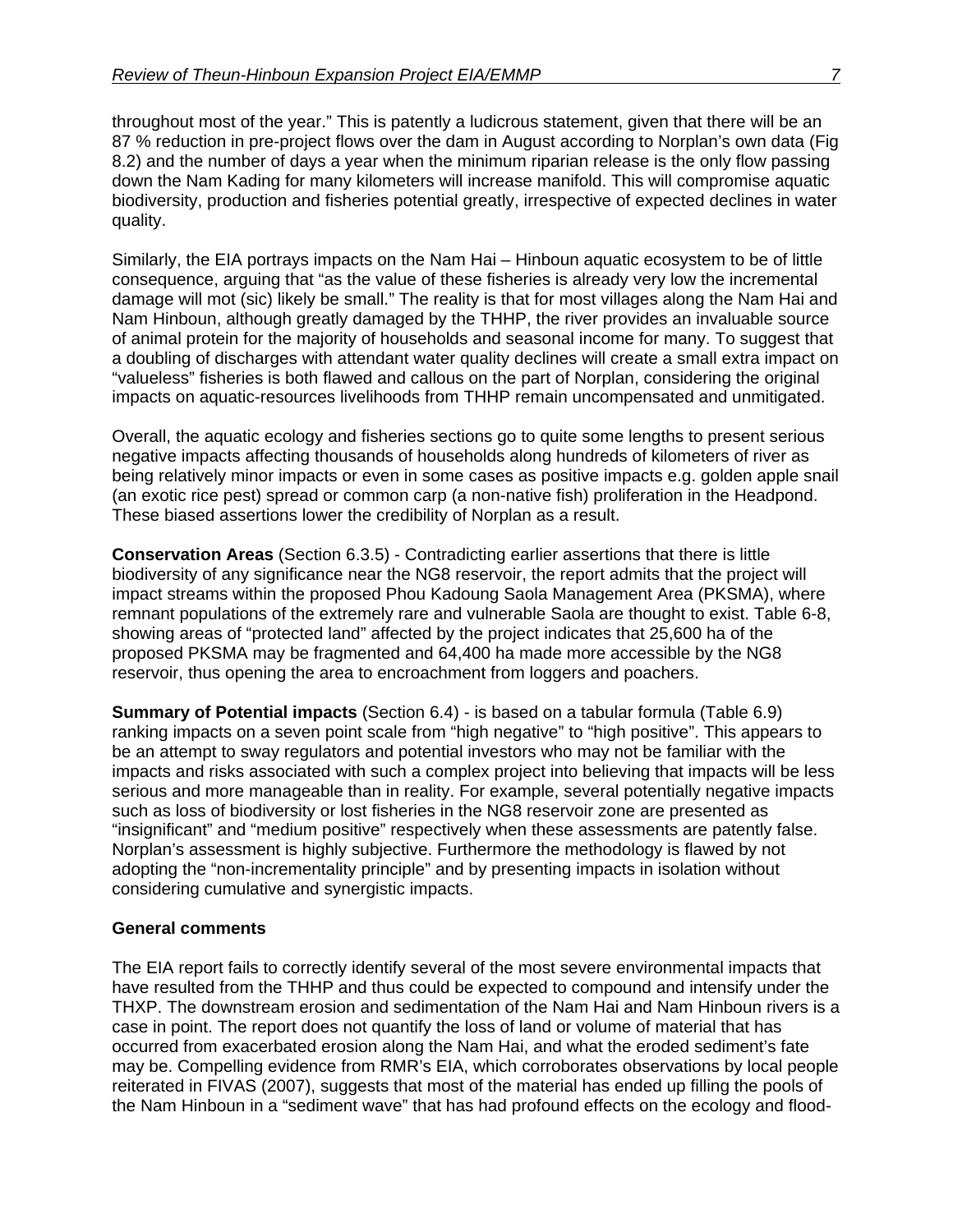carrying capacity of the channel. Floods are more frequent, deeper and last longer than before the THHP, according to villagers. It has also increased turbidity substantially which has caused mortality of rice plants and the gradual abandonment of wet season rice over at least 860 ha of land. The potential for further compounding erosion and sedimentation related impacts from a doubling of flow is essential information for any rational consideration of the true economic costs of the project. None of this critical information is included.

The EIA fails to identify and analyze many risks to project operations that could affect its **operational efficiency and human safety**, such as the possibility of seepage occurring on first filling with no mitigation measures in place, the risk of "flood surcharging" over the NG8 damcrest by waves during full supply level, or the full risks to downstream communities posed by extra flooding caused by a doubling of downstream flows in the wet season. Without this due diligence, appropriate mitigation and monitoring measures cannot be prepared or costed in advance, opening up the probability of greatly increased economic liabilities in the future.

## **THE ENVIRONMENTAL MANAGEMENT AND MONITORING PLAN**

THPC has reorganized its present structure to establish a new Social and Environmental Division (SED), which will replace the existing Environmental Management Division (EMD). It will be managed from Vientiane by an SED Manager and comprise an Environmental Unit (EU), Resettlement Unit, Social Development Unit and Downstream Unit to be based near the power plant in Bolikhamsay Province, plus administrative support and public relations personnel to be based in Vientiane. Other new positions will be a GoL Liaison Officer and Monitoring Unit, suggesting a greater role for and closer relationships with local government institutions than in the past, when EMD had a remarkable degree of operational independence for the Lao PDR context. This was a strength under EMD during the early years of MCP implementation as it removed much bureaucracy and red tape, which is often cited as an impediment to other rural development projects in Laos.

#### **Whose Independence?**

The EMMP proposes hiring "independent professionals or NGO's for specialized tasks" (p. 9- 10), such as ecological studies, fish and water quality monitoring, and training/education of local communities, construction workers and operational staff. In particular, it mentions the challenges that will arise from management of the ecologically sensitive Nam Gnouang catchment, but makes no mention of the Nam Hai-Nam Hinboun basin ecological and hydrological challenges, which are arguably greater given the serious nature of the impacts expected. This is especially relevant given the repeated calls by RMR for THPC to engage a fluvial scientist or a group of experts to study the hydrological and geomorphological processes occurring in the Nam Hai and Nam Hinboun river channels as a result of the water releases from the THHP, but so far these requests appear to have fallen on deaf ears. Thus it makes one wonder just how open to independent advice THPC really are, given their propensity to ignore sound advice from hired consultants when it does not meet with their own predetermined agenda (e.g. Warren, 1999; Blake et al, 2004).

The SED now proposes to be mostly self-monitoring, forming its own "Monitoring Unit" which it curiously describes as "independent." It also intends to establish a "Panel of Experts" (POE) Sect 9.7.5) to provide "….independent review and guidance on the treatment of environmental issues associated with the THXP." This presumably will be similar to the NT2 Project's Panel of Experts (themselves frequently accused of impartiality with regards to NT2), but with the difference that any POE for THXP will likely have less teeth to remedy problems and non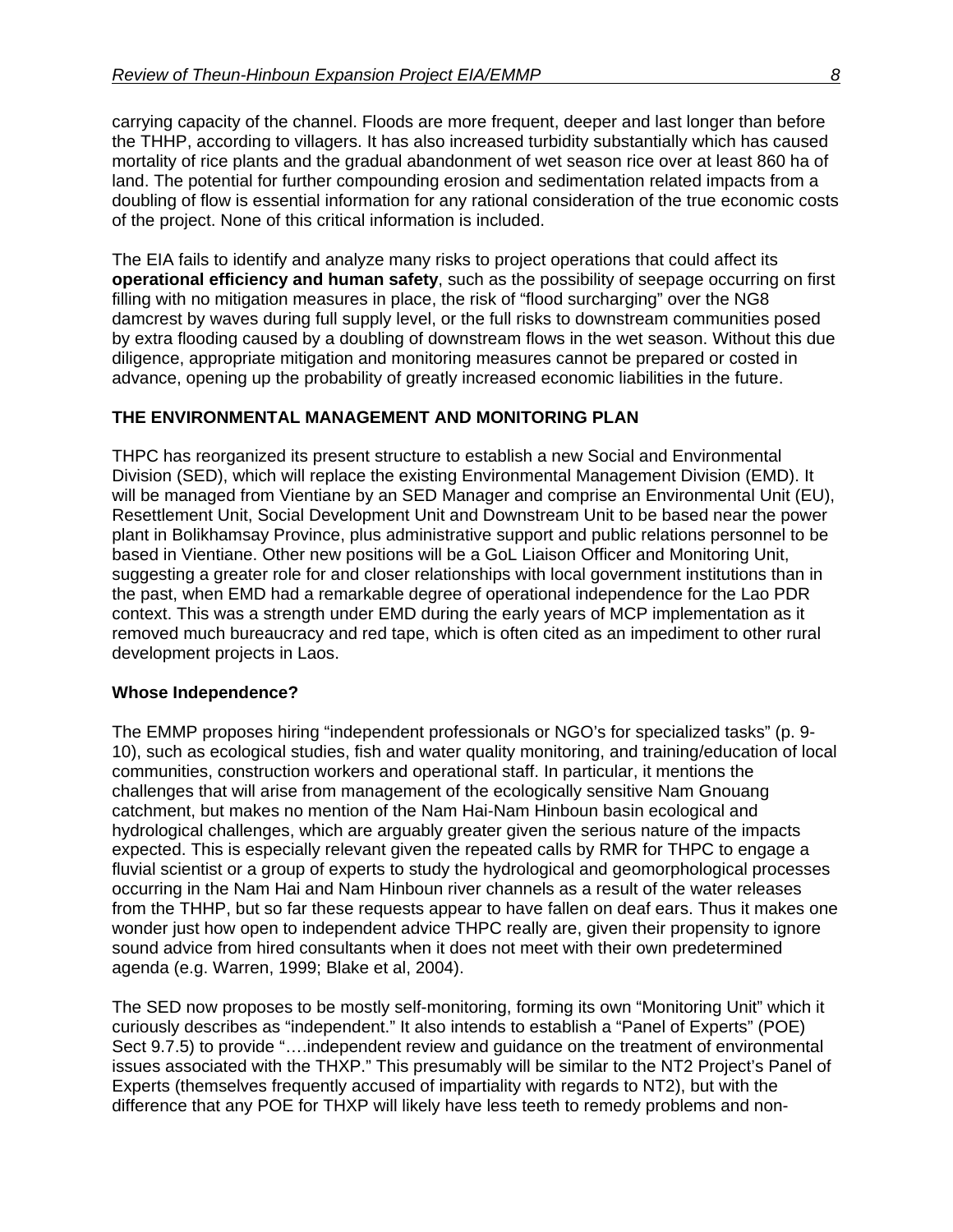compliance with "laws, regulations and general environmental best practice". Norplan fails to provide any recommendations about how the POE will be selected, who they will be accountable to, their level of authority and how often they will be required to visit the project. Hence, their independence and ability to make a real difference must be called into question until these questions are answered.

#### **Budgetary blunders**

Surprisingly, in a publicly released "Final Draft" document for a large dam project that intends to begin construction in mid-2008, there is no overall budget table plan within the EMMP. Instead, there are a series of individual tables for each main budget line item proposed, which do not have a linked or logical numbering system, and neither is there a total monetary figure provided by Norplan for the EMMP. This is somewhat odd and suggests that details were still being debated when the EMMP report was released. And detail is what the implementation and financial plans sorely lack. However, taking each table individually and combining them into one, the following figures for each line item can be tallied up to reach a total proposed sum of \$7,075,700 broken down as follows.

| <b>EMMP</b><br>Table # | <b>Budget line item</b>                 | <b>Budget</b><br>proposed (\$) |
|------------------------|-----------------------------------------|--------------------------------|
| 9.3                    | <b>GoL and Environment Unit Budget</b>  |                                |
|                        | Staffing                                | 1,605,000                      |
|                        | Environmental team                      | 1,597,500                      |
|                        | GoL allowances                          | 7,500                          |
|                        | Sub-total                               | 3,210,000                      |
| 10.1                   | Reservoir Clearance and Filling Plan    | 381,000                        |
| 11.2                   | Protected Area Plan                     | 1,102,200                      |
| 11.4                   | <b>Forest Regeneration Programme</b>    | 2,029,500                      |
| 12.2                   | <b>Water Quality Monitoring</b>         | 105,000                        |
| 13.1                   | Fish Monitoring and Mitigation Plan     | 99,000                         |
| 14.1                   | Downstream Riverbed Management Plan     | 100,000                        |
| 18.1                   | <b>Environmental Awareness Training</b> | 49,000                         |
|                        | <b>TOTAL EMMP BUDGET</b>                | \$7,075,700                    |

It should be borne in mind that this budget allocation is for a total of 11 years (i.e. 2007 -2017 or COD+5 years) and thus works out to approx \$640,000 per year. Considering the extent, complexity and diversity of the impacts caused by the THXP, this sum is patently inadequate and would go little way to mitigate the far-reaching impacts of the project. Furthermore, most of the budget would seem to be allocated to staff and personnel expenses (45%) and much of the rest is designated for monitoring studies and running costs, with a pittance devoted to actual mitigation activities e.g. \$45,000 for downstream "bank protection and hydraulic works" and \$24,000 for unspecified fishery "compensatory works". It can be safely stated that no useful fishery protection or improvement measures or Nam Hai/Hinboun erosion and sedimentation mitigation can be achieved over 11 years with such paltry sums available.

Another example of the skewed priorities of the budget is illustrated by the fact that less than \$10,000 per year on average is planned to be spent on water quality monitoring over two large river systems, with a pittance available post-COD. No budget has been allocated for mitigation works to protect against poor water quality events, just one episode of which (such as a release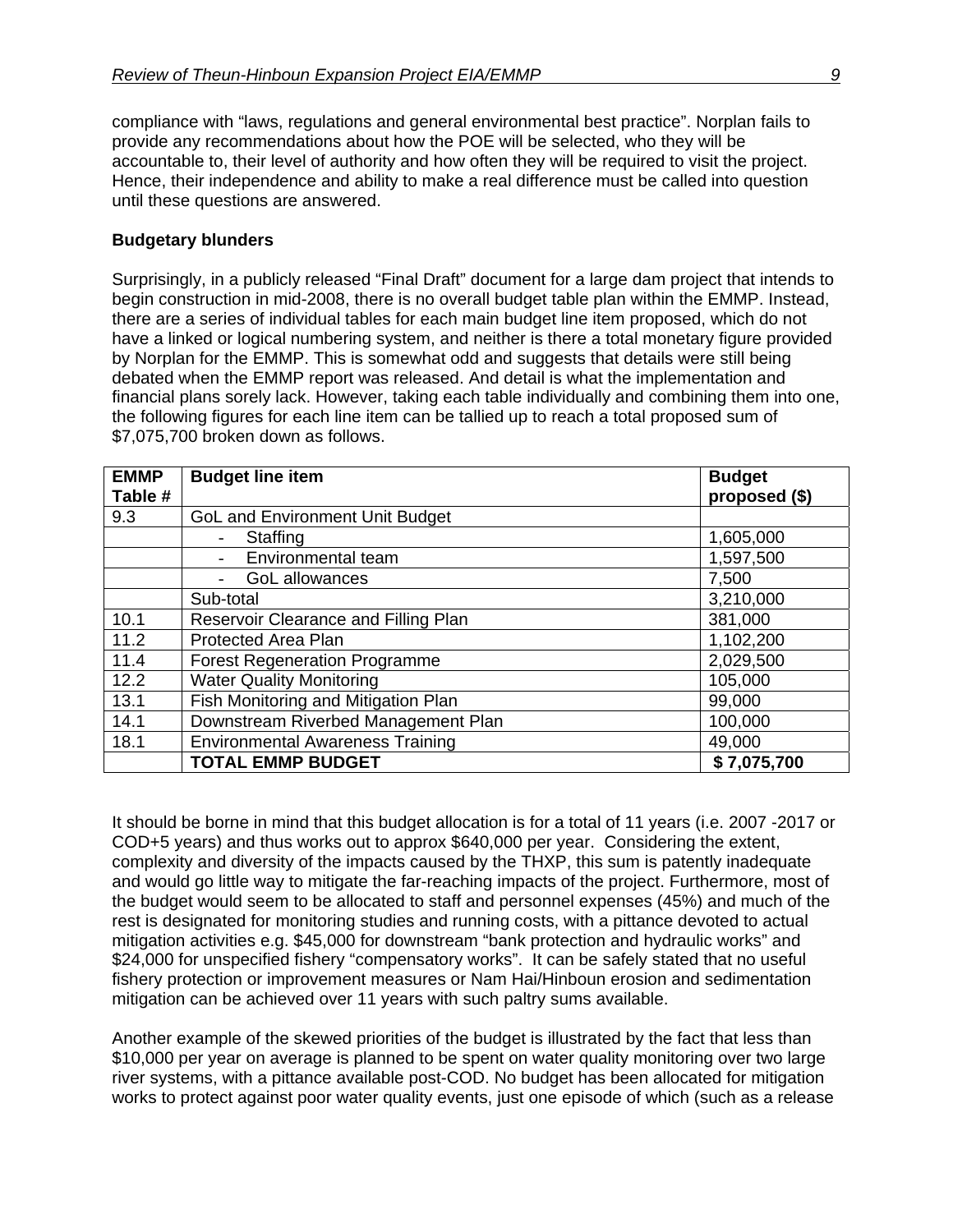of rotten water from the NG8 Reservoir) could kill most of the fish and aquatic life in the Nam Kading and Nam Hai – Hinboun rivers downstream for many kilometers, thus wiping out the main accessible and cheap protein source for tens of thousands of villagers.

With regards to the "Construction Activities Environment Plan" (Section 15) which roughly outlines the planning and management of environmental impacts and hazards during the construction phase for the project, no budgetary figure has been given in the EMMP nor time schedule drawn up. This odd state of affairs is described thus (p.15-10), "The cost will be integrated in the overall construction and operations costs. It will not be possible to separate 'environment cost' from other cost elements. The schedule will be determined by the progress of the construction activities." In other words, this is an ad hoc plan which THPC can follow or ignore as it sees fit, and at this stage sees little need to plan ahead in terms of a fixed budget.

## **Forest Regeneration or Plantations in the pipeline**?

Relatively considerable sums have been allocated for the Protected Area Plan (\$1.1 million) and the Forest Regeneration Program (\$2 + million). The latter project is intriguing as it is an extraordinary large sum of money to allocate to what essentially should be a low-cost activity, especially given the stated aims of the project to resettle villages inundated by NG8 Reservoir to other parts of the District, away from the shores of the lake. The very process of swidden agriculture on revolving cycles of fallow (but invariably termed "slash and burn" farming by GoL and hydropower developers) demonstrates that natural regeneration of multi-species vegetation occurs rapidly in most areas of Lao PDR, and all that is required is to leave the area for 5-10 years and it will revert to forest. But the EMMP proposes to initiate a number of activities and interventions to allegedly allow "natural regeneration" through mapping and designating areas for the scheme, then producing and planting "suitable" trees. While section 11.5.1 states that "Seeds from suitable species need to be collected from the surrounding forested areas" then grown in nurseries prior to being planted in the "regeneration areas", it is suspected that this project activity will rapidly revert to monoculture plantations of exotic tree species, which have ease of planting, rapid growth and a ready market in their favor. And given local realities in central Laos of rapidly expanding eucalyptus and rubber plantations being grown by corporate interests and promoted by the state, it would not be inconceivable that the lands around the reservoir could be subject to some kind of private concession agreement, either now or in the future. The figures given in Table 11.4 estimate a yearly cost of \$50,000 for 2010 and 2011 and then \$300,000 for the next six years to pay for the regeneration activities, although no detail is given to how this considerable sum will be spent.

#### **OVERALL COMMENTS ON EMMP**

• The quality of both the EIA and EMMP are below those of international standards in several areas, both in terms of analysis of technical data and conclusions drawn. They make many unwarranted assumptions and erroneous conclusions about present and future water quality impacts and risks. Paramount amongst these are the EIA's underestimation of risks posed by anoxic water release from the NG8 reservoir on downstream ecology and livelihoods and the inadequate or even absence of mitigation measures to deal with the possibility of serious pollution events occurring. Although the EMMP claims (Section12.3), "The current THXP design includes plans for a variable which will [take?] water from the more oxygen rich upper water levels (epilimnion)", no evidence is provided to back this up. The entire 11 year budget of \$105,000 is devoted to monitoring water quality, which in itself is a paltry sum, with nothing set aside for mitigation measures.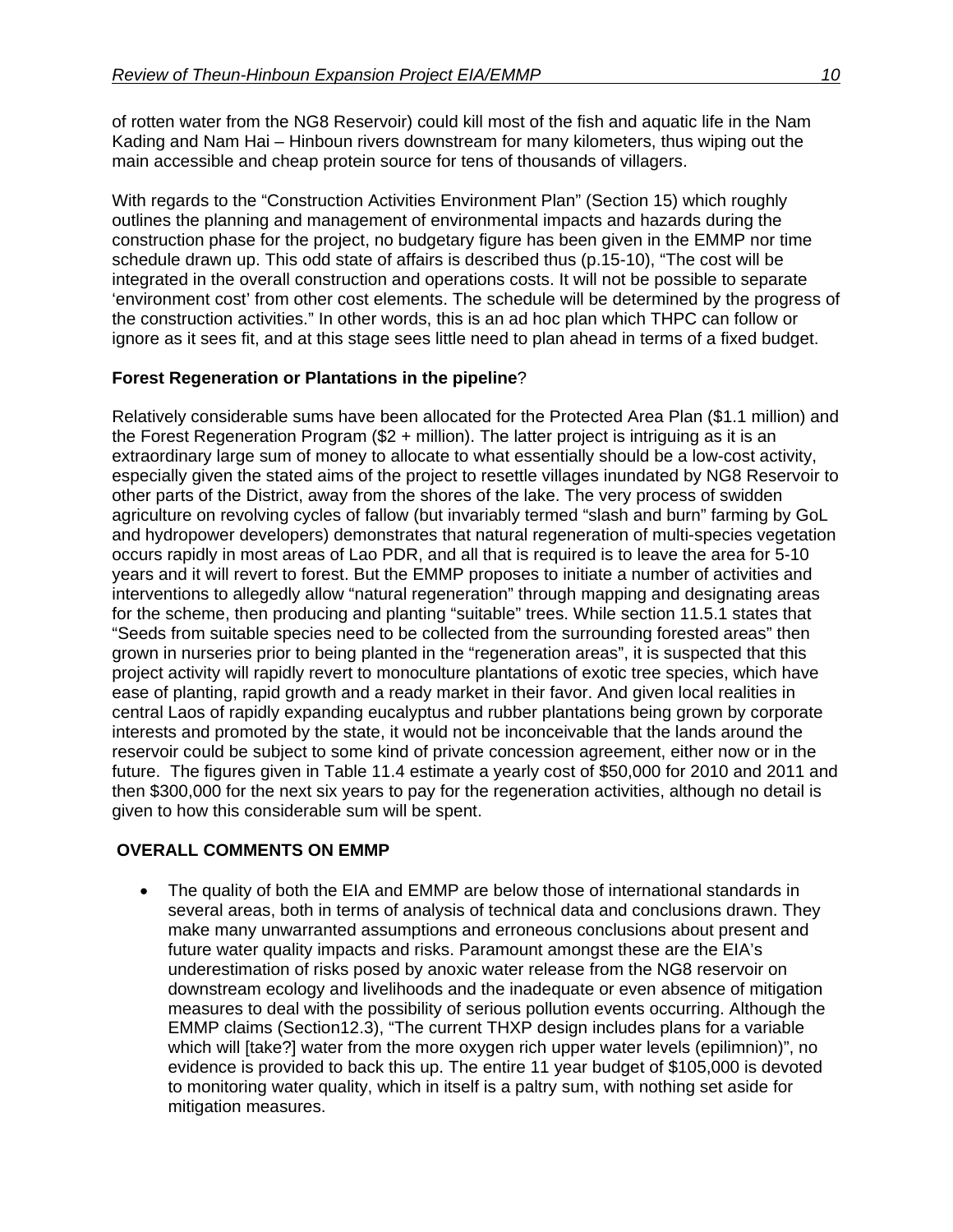- The EMMP budget is pitifully small (\$7 million) and bears no relationship to actual needs based on a sound understanding of where impacts are expected to fall the heaviest, while minimal money is designated for any mitigation works, demonstrating that THPC is quite content to carry on with the current *laissez faire* attitude towards environmental impact costs which are nearly all externalized onto the environment and society, with local communities bearing the heaviest burden.
- The emphasis and tone of the EMMP is overwhelmingly geared towards GoL national priorities, rather than those of the needs of the local environment and communities in the impacted areas. This is illustrated by the relatively high budget apportioned to protected area plans (\$1,102,200) and a "forest regeneration programme" (\$2,029,500), with pitifully little devoted to water quality monitoring (\$105,000), fishery monitoring and mitigation (\$99,000), and downstream "riverbed management" (\$100,000) (NB: not mitigation).
- There is a disturbing lack of clarity and detail in the EMMP and it appears that little thought has been put into its compilation. There are several contradictory passages and glaring omissions that suggest it has been largely the work of people with poor insight into mitigating impacts resulting from a complex trans-basin diversion and large reservoir hydropower project that draws few lessons from THHP over the last decade. It inspires little confidence that even some of the on-going impacts can be mitigated for, let alone a whole tranche of new and aggravated impacts expected in the future.

## **CONCLUSIONS**

The EIA and EMMP documents both give the impression that they were rather hastily compiled, with little oversight and diligence, both technically and editorially, to merely tick a box for the developers. Quality and accuracy of data were apparently of low priority, even though Norplan presumably had full access to project-related data including RMR's EIA document archive. Yet surprisingly the two reports come to remarkably different conclusions about expected impacts, their magnitude and ways to mitigate them. Good examples would be the tenfold difference in volume estimations of potential karst limestone rockfalls into the NG8 reservoir (RMR's estimation = 120,000 m<sup>3</sup>; Norplan's estimation = 12,000 m<sup>3</sup>) and associated risks to the dam structure, or, the underlying causes and relative contribution of THHP/THXP to downstream flooding on the Nam Hai and Hinboun rivers.

The proposed budget for the environmental management and monitoring plan is clearly inadequate both for the scale and magnitude of the environmental impacts that will result from THXP and the length of time that the impacts will be felt. Priorities for budget allocation would seem to far more closely match that of THPC minimizing exposure to actual costs and the Government of Lao PDR's national development plan, than the demonstrable needs of a complex trans-basin diversion hydropower project with multiple and synergistic impacts over a huge spatial ecological footprint affecting tens of thousands of people.

Norplan AS appear to have merely cherry-picked the parts they like from the RMR documents, discarded the parts they disliked or believed would cost too much to implement, to concoct an asinine new version. This state of affairs is likely to have been in response to pressure from THPC, given their past record of consultant coercion and data manipulation for desired outcomes. Both the EIA and EMMP are littered with factual inaccuracies, exclude critical data which is already widely reported and in the public domain, and fail to comply with even the basic environmental regulations of Lao PDR. Rarely does one see such a cynical attempt to write a report that so blatantly distorts or ignores empirical data to create a sanitized version of events and plans to achieve a pre-determined outcome. The fact that this report has come from a